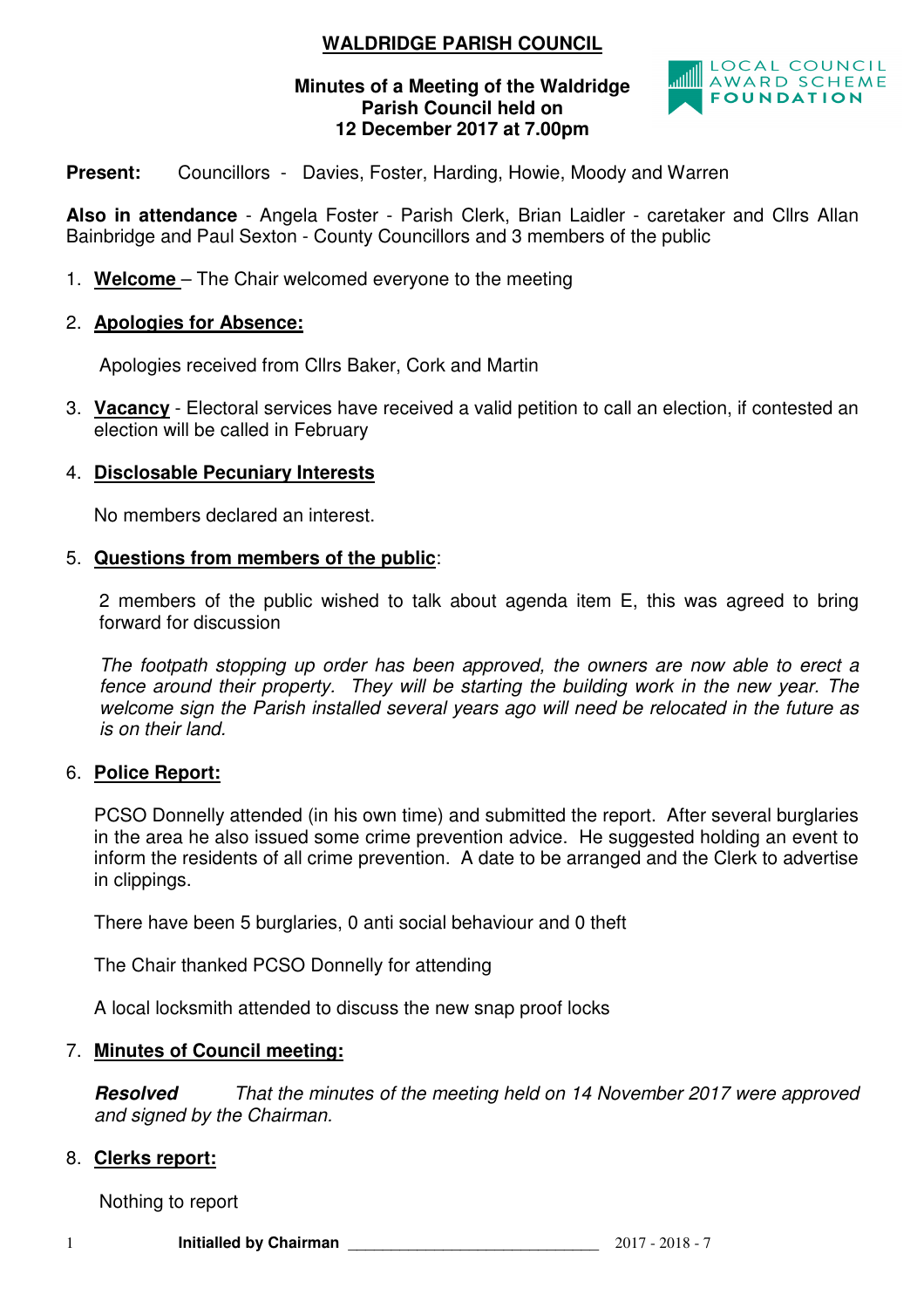# 9. **Parish Matters and on-going items**

#### a) **Planning applications received**

| DM/17/03388/FPA 27 Meadow Drive | <b>Chester-le-Street</b><br>DH <sub>2</sub> 2XA | Two storey rear extension and<br>first floor rear extension<br>(retrospective) |
|---------------------------------|-------------------------------------------------|--------------------------------------------------------------------------------|
| DM/17/03764/FPA 7 Banks Holt    | <b>Chester-le-Street</b><br>DH <sub>2</sub> 2XJ | Single storey extension to rear<br>and garage conversion                       |

**Resolved:** To recommend approval for Meadow Drive, not enough information provided to give any approval for Banks Holt

#### b) **To consider any planning applications received after the agenda was published.**

• No applications received

### c) **County Councillors report –**

Street light removal - Cllrs Sexton and Bainbridge are still in contact with DCC regarding the removal of the lights on C11 Waldridge Link Road, and will bring any further information to the council.

No further information regarding Birch View play area.

The dog bag dispensers have been installed on the Millennium Green.

d) **Supporting local businesses -** Local businesses who want to advertise their business on Facebook was discussed

**Resolved** It was agreed to allow, as long as they are from local area.

- e) **Footpath on former Inn on the Green** This was discussed under public participation
- f) **Notice Board**  After recent notices were placed on outside of the notice board, this action was discussed

**Resolved:** It was agreed a policy needs to be put in place stating only parish matters should be advertised on the board.

g) **Working Group** - The new working group members discussed new ideas that they would like to carry out. They asked for a budget so as to know what they can do.

**Resolved:** It was agreed to place £1000 on the budget next year and re assess for future years.

- h) **Draft budget** As further costs are needed in case of employing a data protection officer, this to be agreed at the January meeting.
- i) **Lights for Halloween and other events**  Further costs to be brought to the next meeting it was noted you can not hire this kind of equipment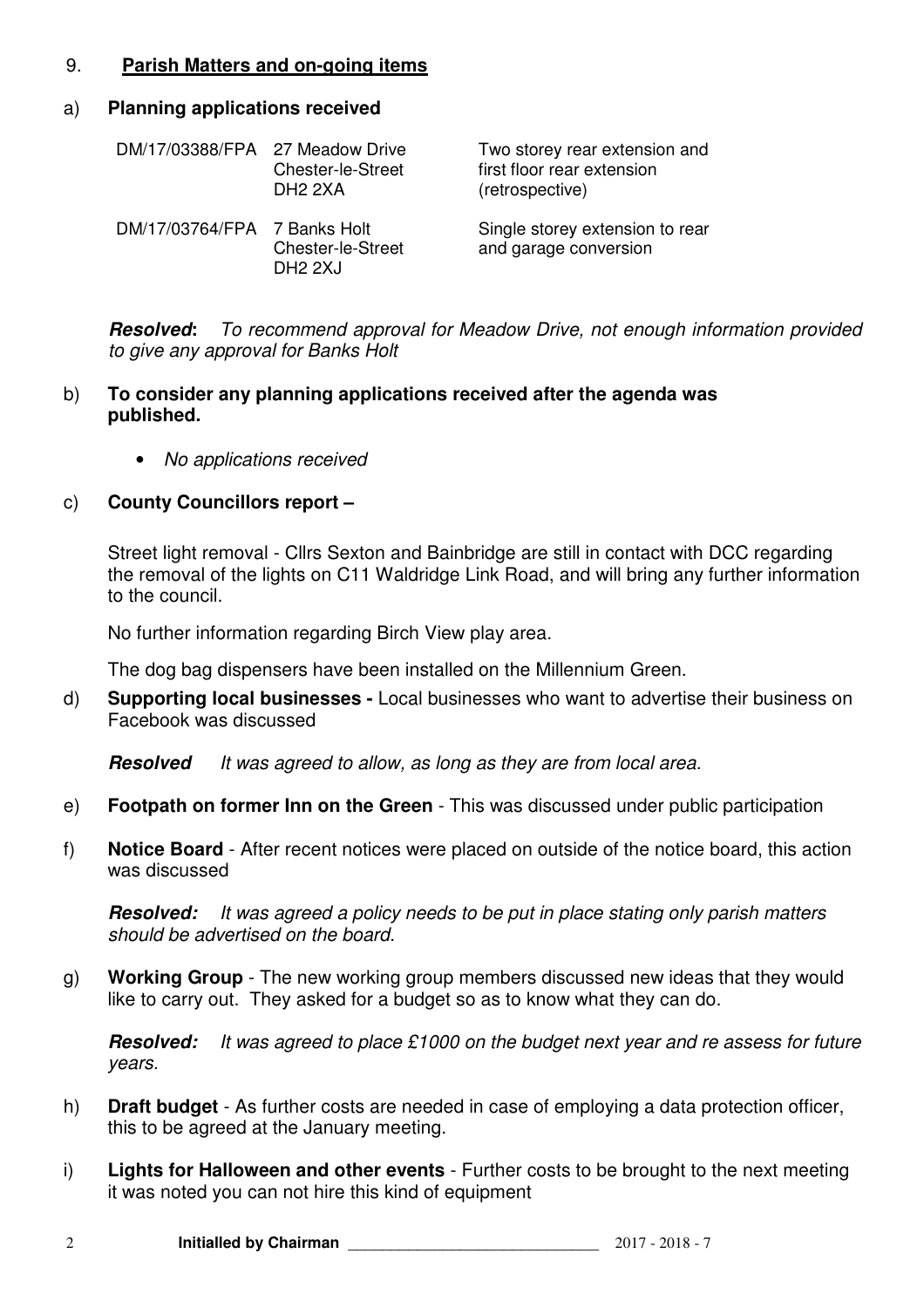- j) **Plans for Millennium Green -** Plans of the green have been sought for any future information regarding the green.
- k) **Broadband**  This to be placed on the next agenda
- l) **Seating on Millennium Green** Further costs still to be sought and brought to the next meeting.
- m) **Fitness equipment / Millennium Green / goal posts / fun hoop monthly inspections**

The Caretaker gave a verbal report, stating no issues arising within the green, all equipment in sound order. The bollards need to have some reflective material on as when lowered they are hard to see

**Resolved:** Report noted. Cllr Sexton will place some reflective tape around the base

- n) **General Data Protection Regulations** No further information available, but this to remain an agenda item until May 2018
- o) **Timetable of events** CDALC forthcoming events (if any)
	- Nothing planned
- . p) **Friends of Congburn Woods** - Cllr Davies gave an update. It was noted a reduction in anti social behaviour in the woods since the group started.
- q) **Policy review**  (if any to be reviewed/adopted)
	- No policies to be reviewed

### r) **Correspondence received**

- 1. Request for nominations for Royal Garden Party
- 2. Request from resident to use room for toilet on Christmas day
- 3. Garden Waste collections 2018 costs of £30 one year or £90 3 years

# **Resolved:**

- 1. It was agreed that Cllr Harding to be nominated
- 2. It was agreed to allow and Cllr Harding will open up for her, insurance in place as long as they door is locked after every visit.
- 3. It was agreed to go with the 3 years deal
- s) **Correspondence received after agenda published** (to note only)
	- Nothing received
- t) **Waldridge in Bloom working group update**

The cost of the summer bedding was discussed

**Resolved:** It was agreed to order the summer bedding at a cost of £2,310

- u) **WW1 event**  All arrangements were discussed
- 3 **Initialled by Chairman** \_\_\_\_\_\_\_\_\_\_\_\_\_\_\_\_\_\_\_\_\_\_\_\_\_\_\_\_\_ 2017 2018 7